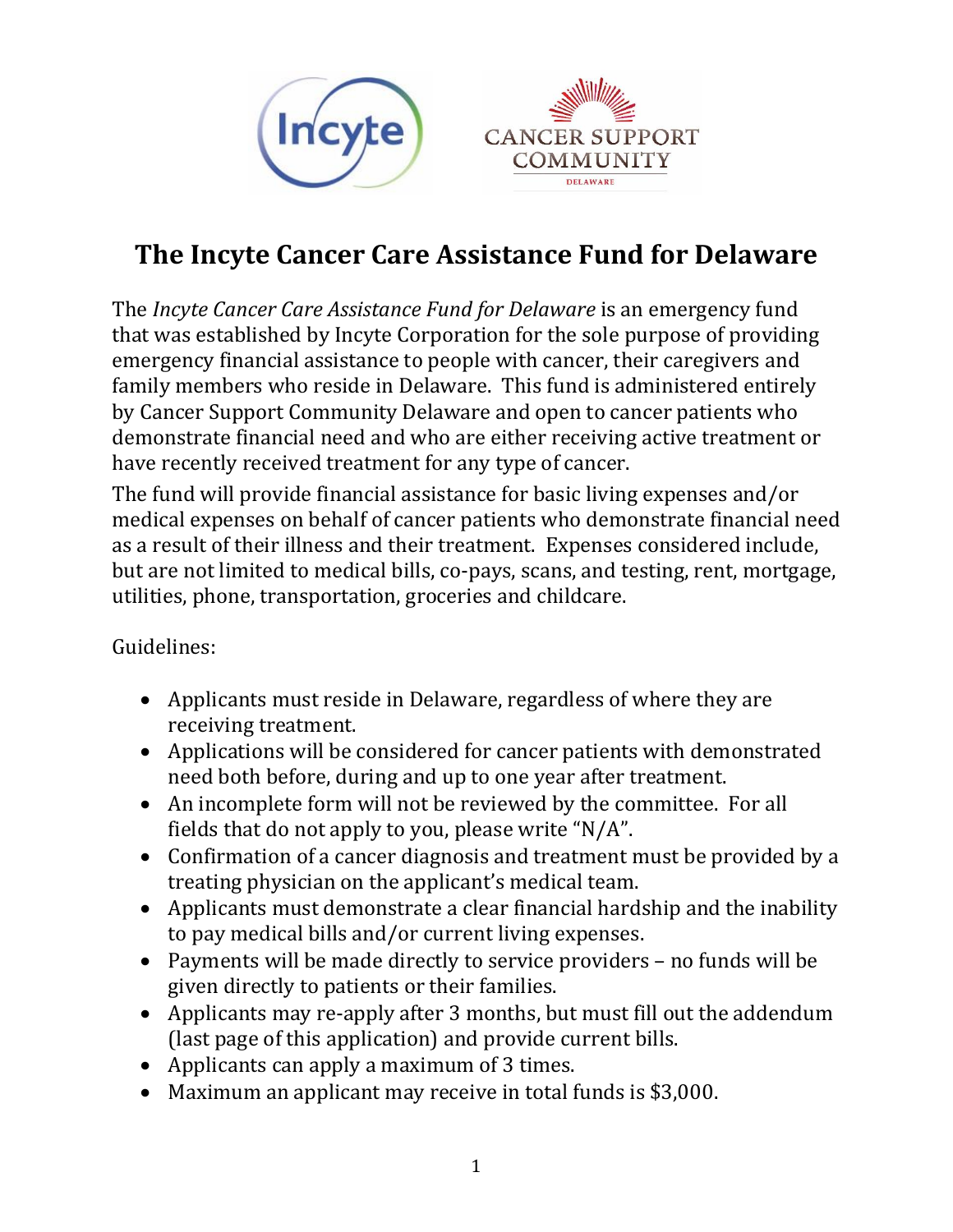# **The Incyte Cancer Care Assistance Fund for Delaware** *Application*

|                                                                                 |                                                          | HOME PHONE: _______________ CELL PHONE: _____________ EMAIL: ___________________                                                                                   |
|---------------------------------------------------------------------------------|----------------------------------------------------------|--------------------------------------------------------------------------------------------------------------------------------------------------------------------|
|                                                                                 | secure further funding for outreach programs at CSCDE)   | RACE/ETHNICITY: (please note: this question is optional - should you choose to<br>complete, answers will remain confidential - information gathered may be used to |
| _____ HISPANIC _______ NATIVE AMERICAN<br>_____ ASIAN ________ PACIFIC ISLANDER | _____ CAUCASIAN _______ AFRICAN AMERICAN ______ OTHER    |                                                                                                                                                                    |
|                                                                                 |                                                          |                                                                                                                                                                    |
|                                                                                 | HOSPITAL/CANCER CENTER WHERE APPLICANT IS BEING TREATED: |                                                                                                                                                                    |
|                                                                                 | <b>TREATING PHYSICIAN'S NAME AND PHONE NUMBER:</b>       |                                                                                                                                                                    |
|                                                                                 | NAME, ADDRESS & PHONE NUMBER OF APPLICANT'S EMPLOYER:    |                                                                                                                                                                    |
|                                                                                 |                                                          |                                                                                                                                                                    |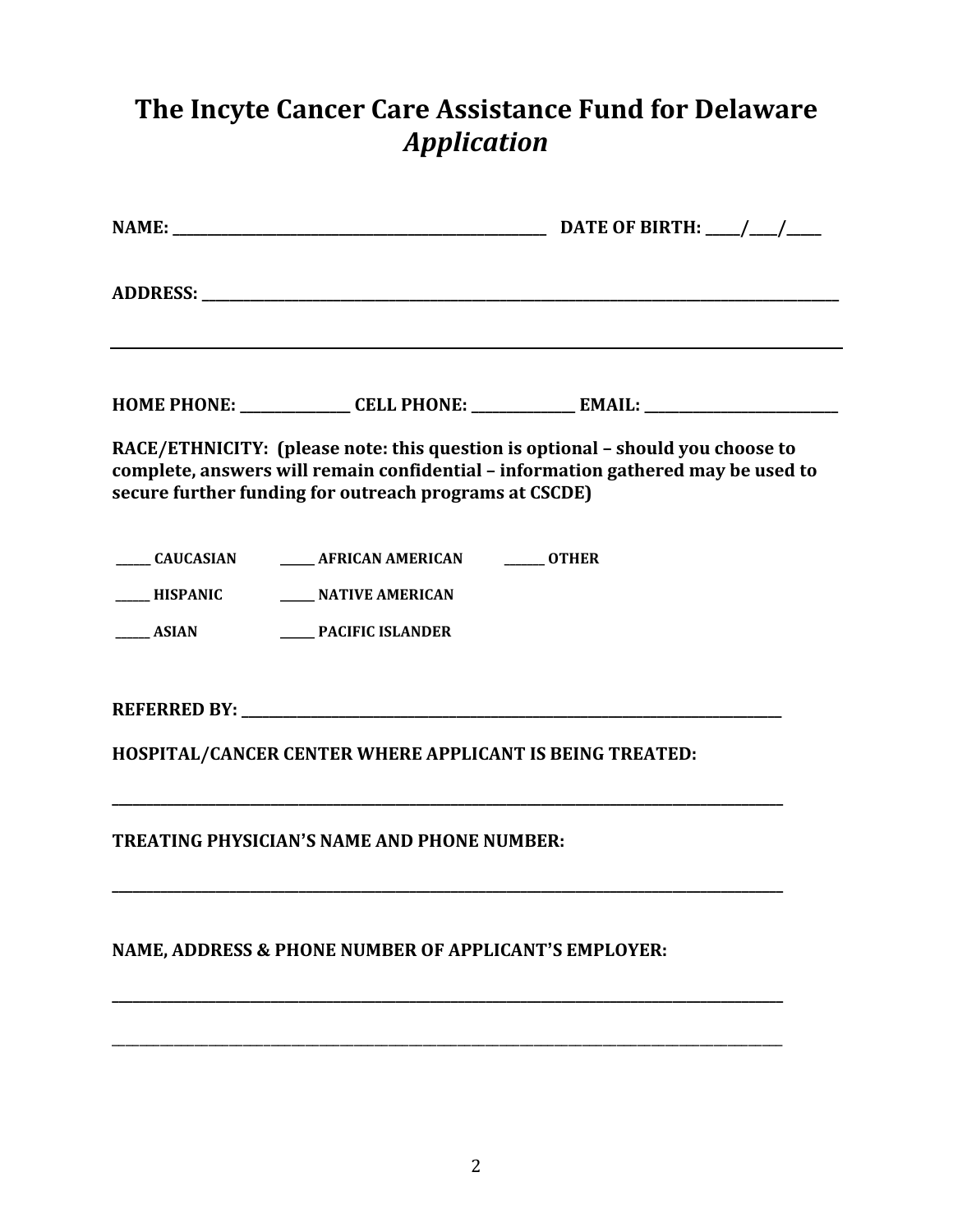### **MEDICAL INFORMATION**

|                                                            | -Briefly describe surgery related to your cancer, including date performed or     |
|------------------------------------------------------------|-----------------------------------------------------------------------------------|
| -Briefly describe treatment plan (chemotherapy, radiation, | ,我们也不能在这里的人,我们也不能在这里的人,我们也不能在这里的人,我们也不能在这里的人,我们也不能在这里的人,我们也不能在这里的人,我们也不能在这里的人,我们也 |
| <b>INSURANCE INFORMATION</b>                               |                                                                                   |
|                                                            |                                                                                   |
| ARE YOU THE INSURED? ____ Y ____ N                         |                                                                                   |
|                                                            | IF DEPENDENT, NAME & RELATIONSHIP OF INSURED: __________________________________  |
|                                                            |                                                                                   |
|                                                            |                                                                                   |
|                                                            |                                                                                   |

#### **PERSONAL STATEMENT**

*Please describe, briefly, your financial situation and how your cancer diagnosis and treatment has caused you financial hardship.*

*Please describe the specific medical or living expenses for which you are requesting assistance.*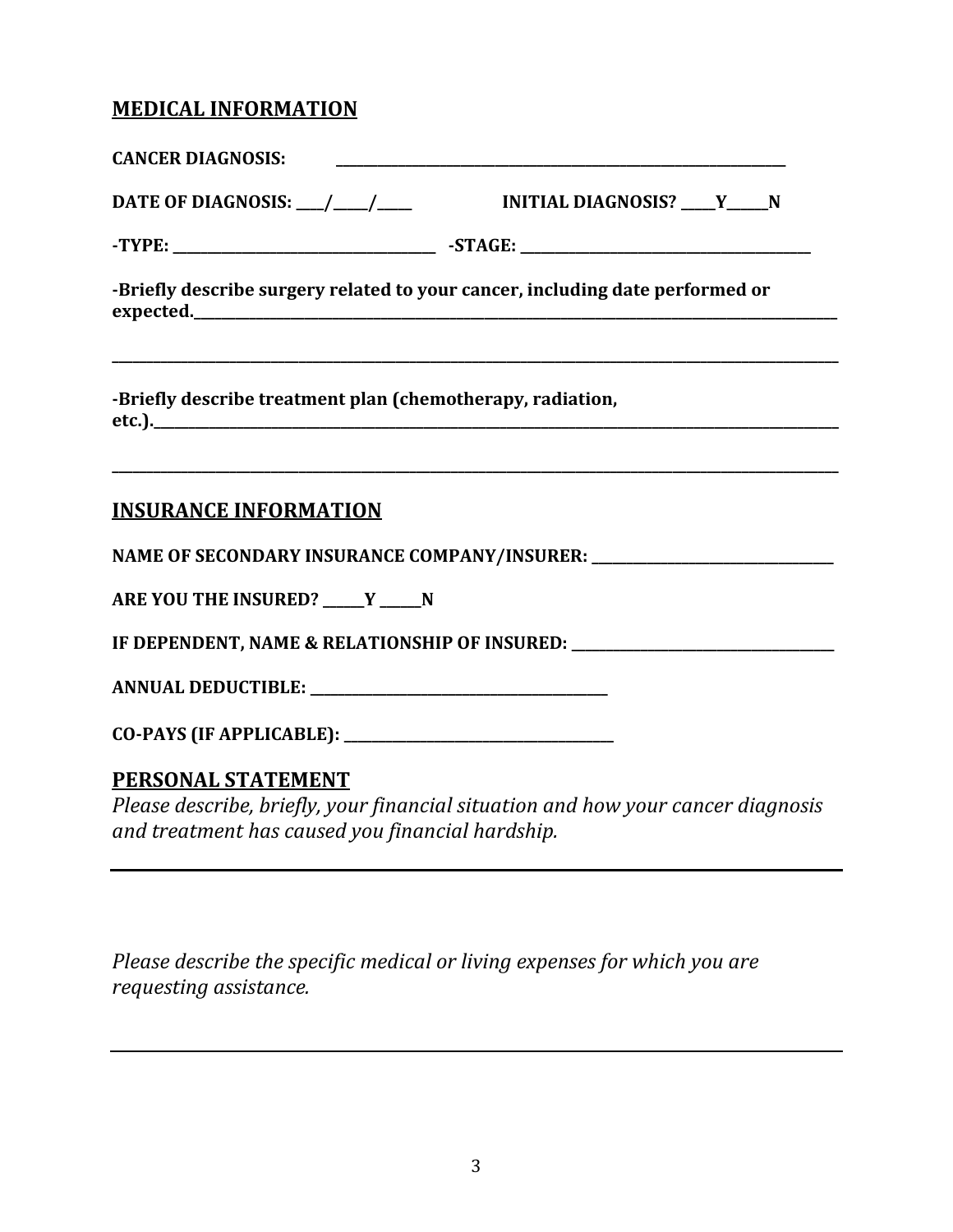#### **FINANCIAL INFORMATION**

**ARE YOU CURRENTLY EMPLOYED? \_\_\_\_Y \_\_\_\_N TOTAL NUMBER OF DEPENDENTS IN HOUSEHOLD: \_\_\_\_\_\_\_\_\_\_\_\_\_\_\_\_ (CHILDREN/SPOUSE/PARENTS) TOTAL NUMBER OF WORKING ADULTS IN HOUSEHOLD: \_\_\_\_\_\_\_\_\_\_ COMBINED HOUSEHOLD INCOME BEFORE DIAGNOSIS AFTER DIAGNOSIS NET MONTHLY SALARY: \_\_\_\_\_\_\_\_\_\_\_\_\_\_\_\_\_\_\_\_\_\_\_\_ \_\_\_\_\_\_\_\_\_\_\_\_\_\_\_\_\_\_\_\_\_\_\_ SOCIAL SECURITY: \_\_\_\_\_\_\_\_\_\_\_\_\_\_\_\_\_\_\_\_\_\_\_\_ \_\_\_\_\_\_\_\_\_\_\_\_\_\_\_\_\_\_\_\_\_\_\_ DISABILITY: (SHORT OR LONG TERM) \_\_\_\_\_\_\_\_\_\_\_\_\_\_\_\_\_\_\_\_\_\_\_\_\_\_\_\_\_ \_\_\_\_\_\_\_\_\_\_\_\_\_\_\_\_\_\_\_\_\_\_\_\_\_\_\_\_ OTHER: \_\_\_\_\_\_\_\_\_\_\_\_\_\_\_\_\_\_\_\_\_\_\_\_\_ \_\_\_\_\_\_\_\_\_\_\_\_\_\_\_\_\_\_\_\_\_\_\_**

#### **EXPENSE INFORMATION**

List all expenses you are asking for assistance with, and provide copy of bill you wish to be paid. Bill must show your name and address, total due, and name and address of who the bill should be paid to.

| <b>TYPE</b>     | PROVIDER/COMPANY | <b>AMOUNT</b> | <b>DATE</b> |
|-----------------|------------------|---------------|-------------|
|                 |                  | <b>DUE</b>    | <b>DUE</b>  |
| <b>MEDICAL:</b> |                  |               |             |

**(INCLUDE ALL MEDICAL EXPENSES – DOCTORS, TESTING, CO-PAYS, ETC. PLEASE USE ADDITIONAL PAPER, IF NECESSARY)**

| <b>CELL PHONE:</b> |                                                |  |
|--------------------|------------------------------------------------|--|
| <b>ELECTRIC:</b>   |                                                |  |
| GAS/OIL:           |                                                |  |
|                    | PHONE/INTERNET: ______________________________ |  |
| <b>OTHER:</b>      |                                                |  |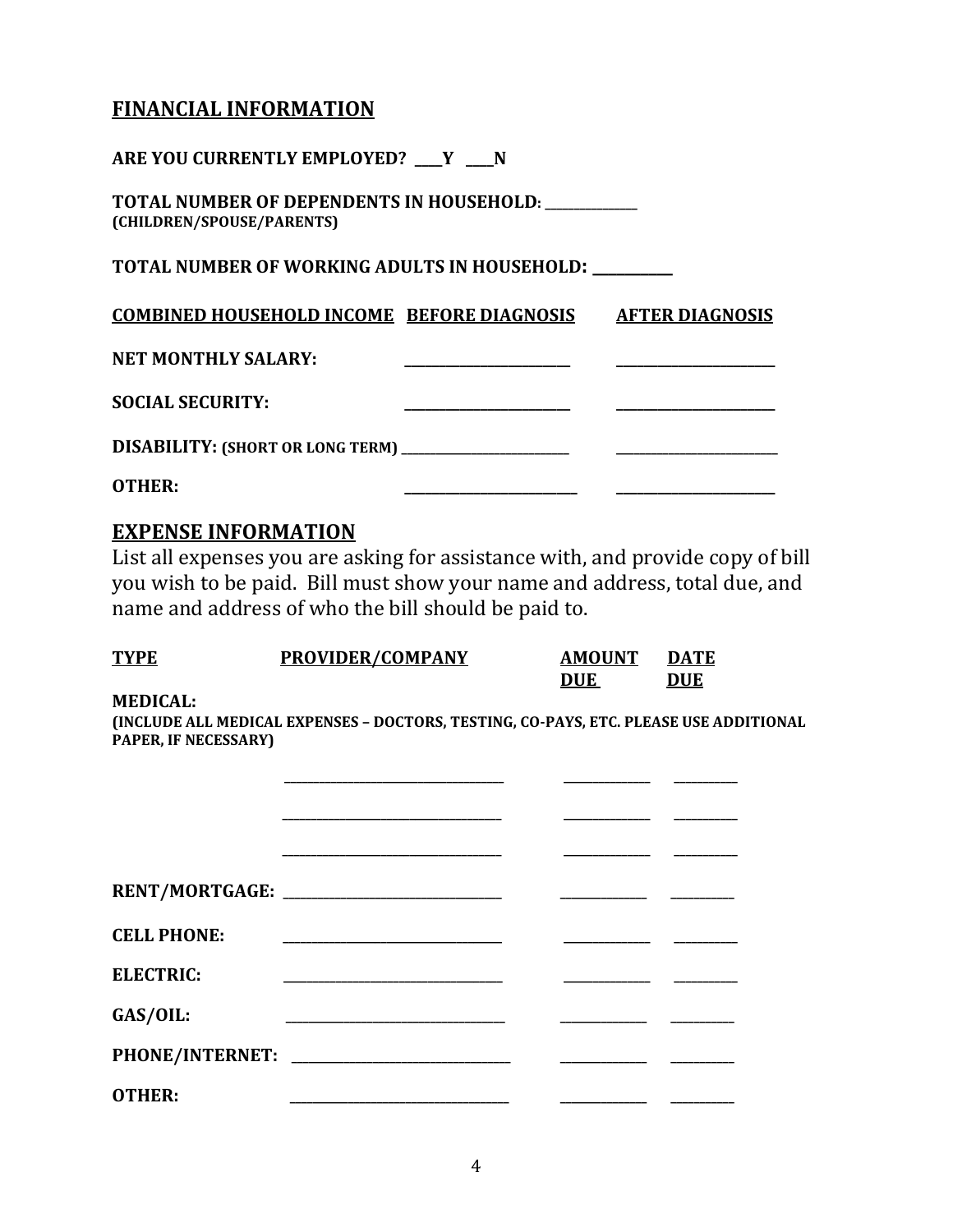I hereby certify, under penalty of perjury, that the information set forth on this application concerning my income, liabilities and insurance provider is true and accurate and that the expenses for which I have requested financial assistance impose a financial hardship for me. Further, I have been diagnosed with cancer, I am undergoing treatment for, or I have recently undergone treatment for cancer and I do not have adequate resources or income to pay for the expenses. I understand that if any of the information set forth above is false, that my application will be null and void.

By signing below, I hereby grant and give permission for representatives of Cancer Support Community Delaware to contact my physician(s) and/or medical team member(s) as needed.

**Signature: \_\_\_\_\_\_\_\_\_\_\_\_\_\_\_\_\_\_\_\_\_\_\_\_\_\_\_\_\_\_\_\_ Date: \_\_\_\_/\_\_\_\_/\_\_\_\_**

Cancer Support Community Delaware 4810 Lancaster Pike Wilmington, DE 19807 Phone: (302) 995-2850 Fax: (302) 995-0834 npickles@cscde.org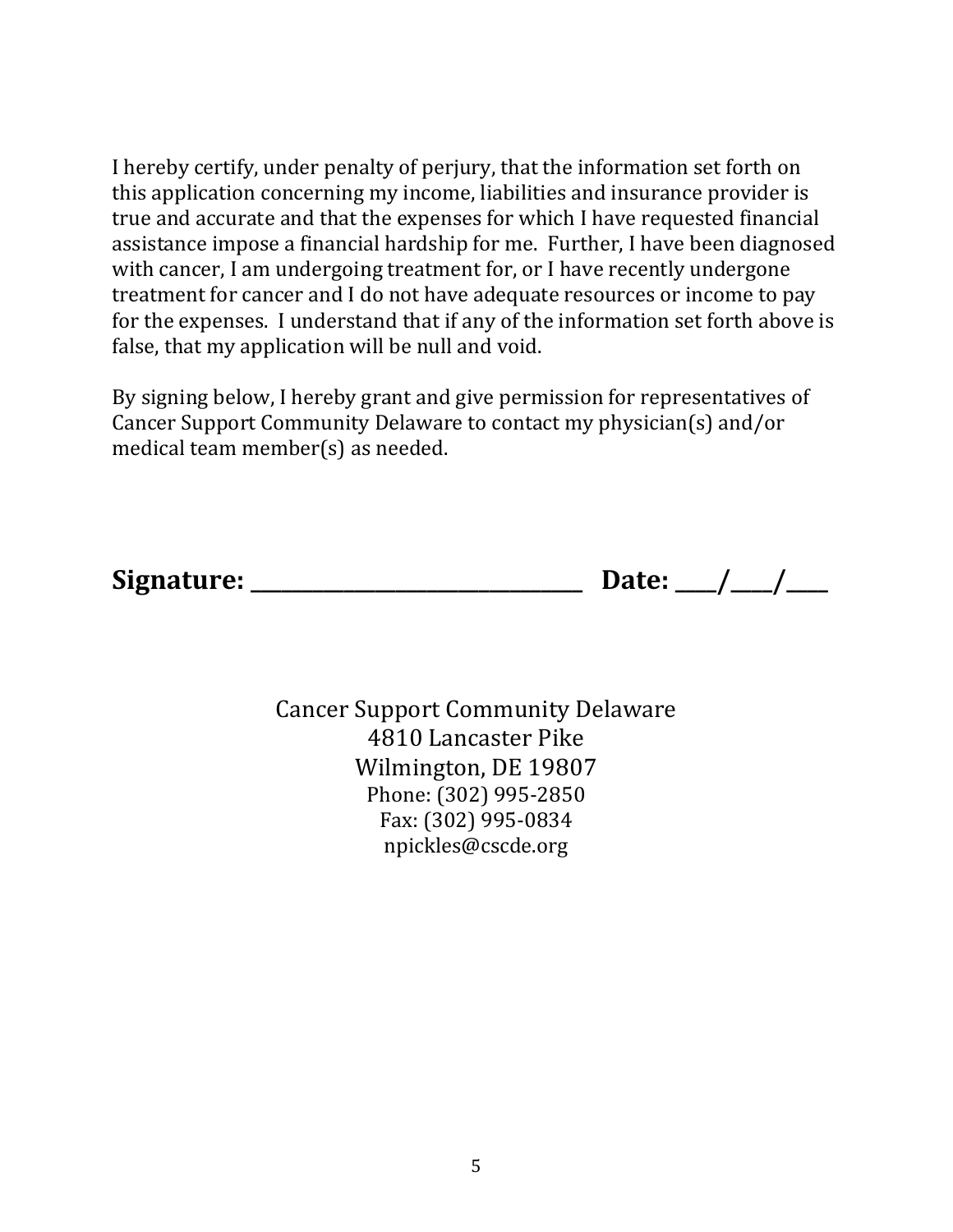## The Incyte Cancer Care Assistance Fund for Delaware **Application Addendum**

This page to be filled out when re-applying for funds. Please also provide copies of updated bills

|                                                                                                                       |  | DATE OF BIRTH: $\frac{1}{\frac{1}{2}}$ |
|-----------------------------------------------------------------------------------------------------------------------|--|----------------------------------------|
|                                                                                                                       |  |                                        |
|                                                                                                                       |  |                                        |
| <u> 1989 - Johann Stoff, deutscher Stoff, der Stoff, der Stoff, der Stoff, der Stoff, der Stoff, der Stoff, der S</u> |  |                                        |
|                                                                                                                       |  |                                        |
|                                                                                                                       |  |                                        |
|                                                                                                                       |  |                                        |
| AWARDED:                                                                                                              |  |                                        |
|                                                                                                                       |  |                                        |

### **UPDATED PERSONAL STATEMENT**

Please update us on your cancer diagnosis and current treatment.

Please provide an updated statement on your financial situation and how your cancer diagnosis and treatment has caused you financial hardship.